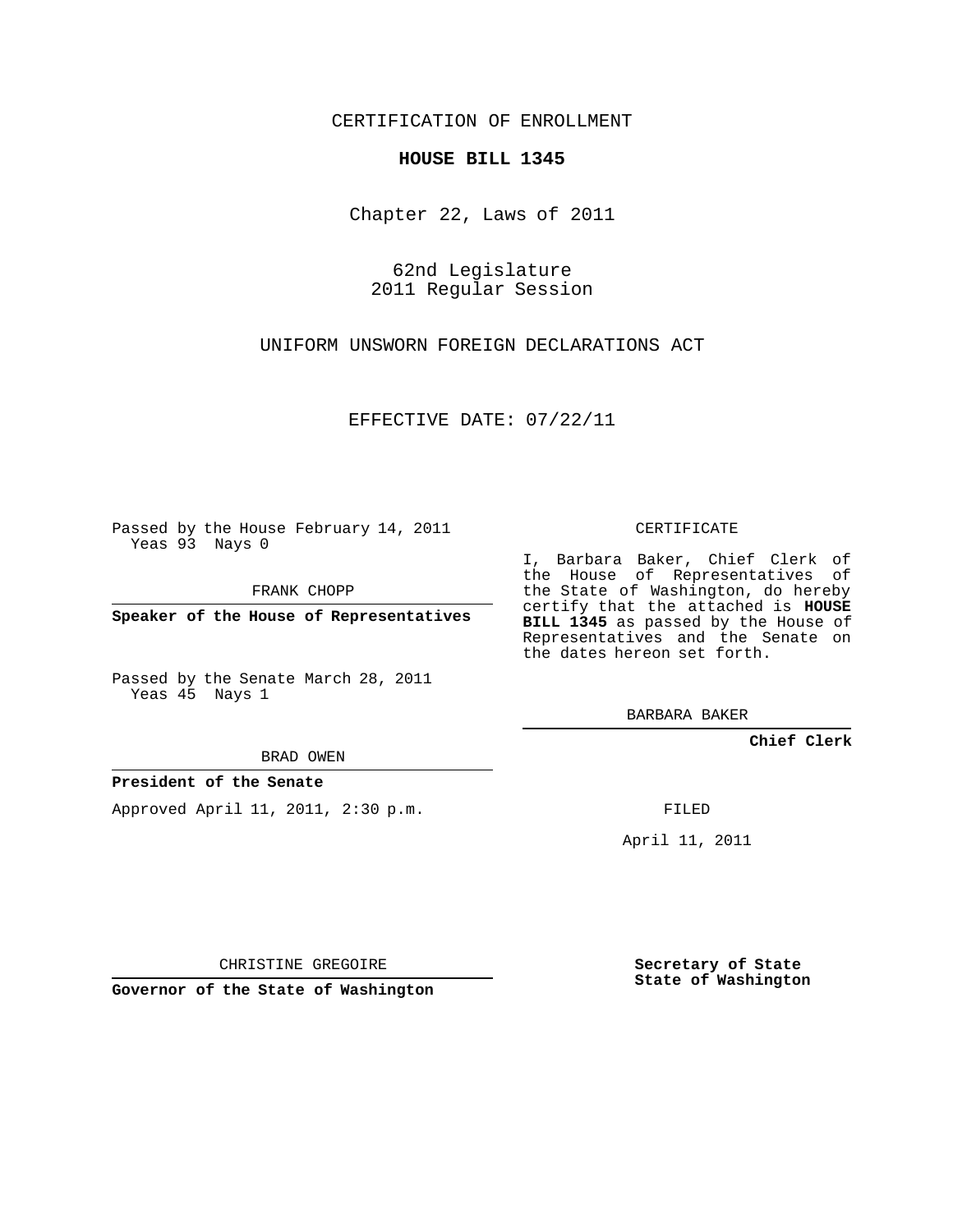## **HOUSE BILL 1345** \_\_\_\_\_\_\_\_\_\_\_\_\_\_\_\_\_\_\_\_\_\_\_\_\_\_\_\_\_\_\_\_\_\_\_\_\_\_\_\_\_\_\_\_\_

\_\_\_\_\_\_\_\_\_\_\_\_\_\_\_\_\_\_\_\_\_\_\_\_\_\_\_\_\_\_\_\_\_\_\_\_\_\_\_\_\_\_\_\_\_

Passed Legislature - 2011 Regular Session

**State of Washington 62nd Legislature 2011 Regular Session By** Representatives Rivers, Pedersen, and Rodne; by request of Uniform

Laws Commission

Read first time 01/19/11. Referred to Committee on Judiciary.

1 AN ACT Relating to the uniform unsworn foreign declarations act; and adding a new chapter to Title 5 RCW.

BE IT ENACTED BY THE LEGISLATURE OF THE STATE OF WASHINGTON:

 NEW SECTION. **Sec. 1.** SHORT TITLE. This chapter may be cited as the uniform unsworn foreign declarations act.

NEW SECTION. **Sec. 2.** DEFINITIONS. In this chapter:

 (1) "Boundaries of the United States" means the geographic boundaries of the United States, Puerto Rico, the United States Virgin Islands, and any territory or insular possession subject to the jurisdiction of the United States.

 (2) "Law" includes the federal or a state Constitution, a federal or state statute, a judicial decision or order, a rule of court, an executive order, and an administrative rule, regulation, or order.

 (3) "Record" means information that is inscribed on a tangible medium or that is stored in an electronic or other medium and is retrievable in perceivable form.

 (4) "Sign" means, with present intent to authenticate or adopt a record: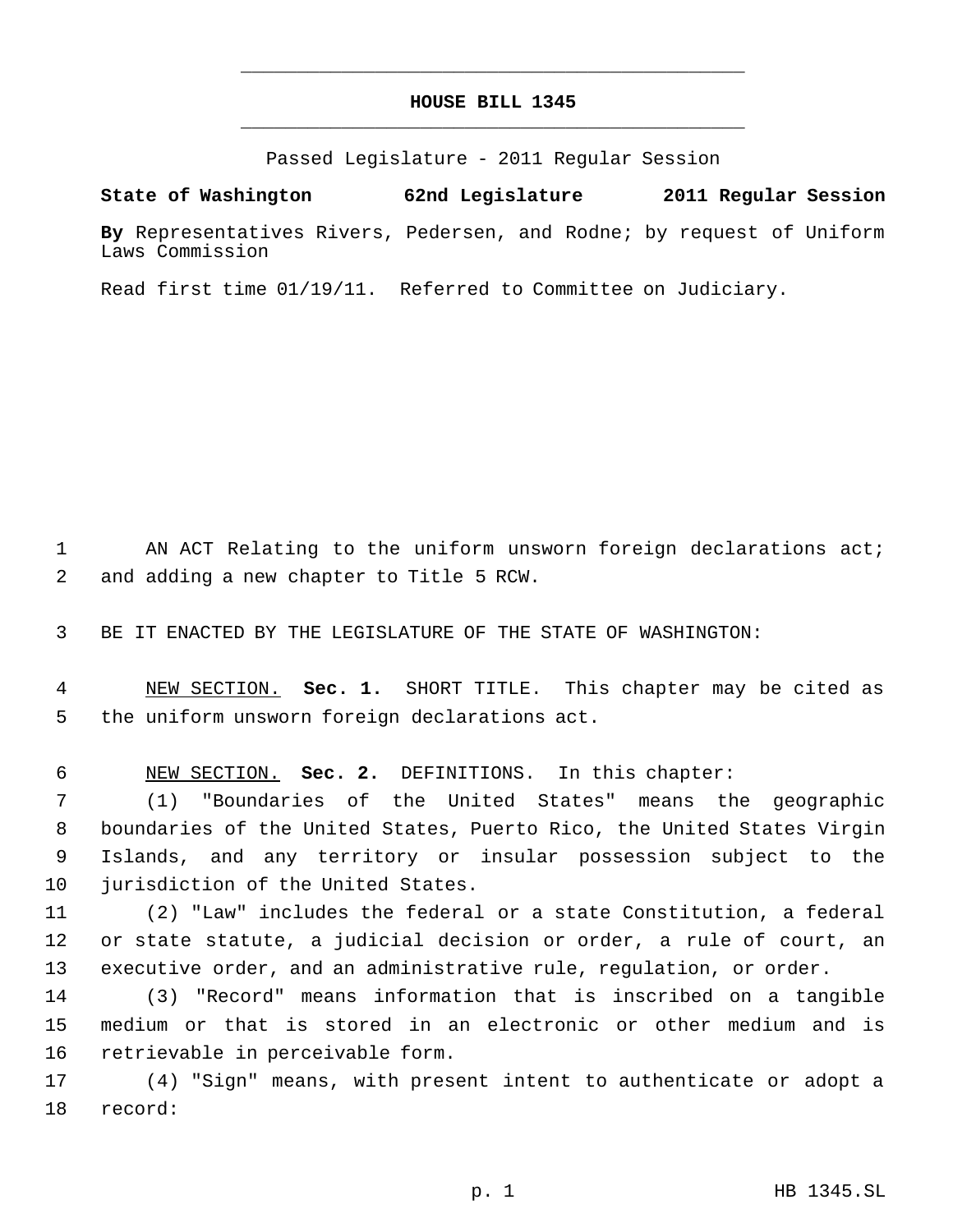(a) To execute or adopt a tangible symbol; or

 (b) To attach to or logically associate with the record an electronic symbol, sound, or process.

 (5) "State" means a state of the United States, the District of Columbia, Puerto Rico, the United States Virgin Islands, or any territory or insular possession subject to the jurisdiction of the United States.

 (6) "Sworn declaration" means a declaration in a signed record given under oath. The term includes a sworn statement, verification, certificate, and affidavit.

 (7) "Unsworn declaration" means a declaration in a signed record that is not given under oath, but is given under penalty of perjury.

 NEW SECTION. **Sec. 3.** APPLICABILITY. This chapter applies to an unsworn declaration by a declarant who at the time of making the declaration is physically located outside the boundaries of the United States whether or not the location is subject to the jurisdiction of the United States. This chapter does not apply to a declaration by a declarant who is physically located on property that is within the boundaries of the United States and subject to the jurisdiction of another country or a federally recognized Indian tribe.

 NEW SECTION. **Sec. 4.** VALIDITY OF UNSWORN DECLARATION. (1) Except as otherwise provided in subsection (2) of this section, if a law of this state requires or permits use of a sworn declaration, an unsworn declaration meeting the requirements of this chapter has the same effect as a sworn declaration.

- (2) This chapter does not apply to:
- (a) A deposition;
- (b) An oath of office;

 (c) An oath required to be given before a specified official other than a notary public;

 (d) A declaration to be recorded pursuant to Title 64 or 65 RCW; or (e) An oath required by RCW 11.20.020.

 NEW SECTION. **Sec. 5.** REQUIRED MEDIUM. If a law of this state requires that a sworn declaration be presented in a particular medium, an unsworn declaration must be presented in that medium.